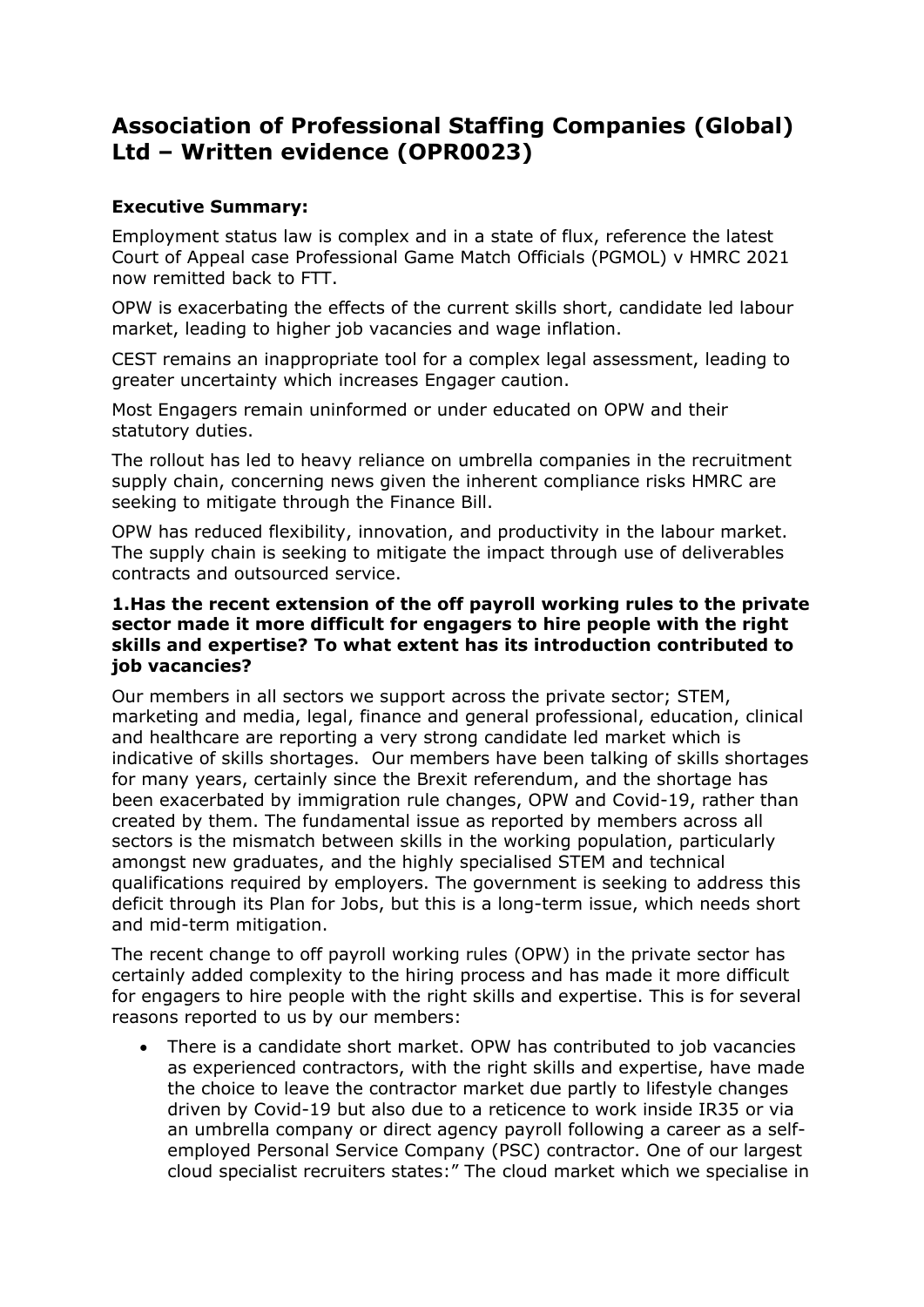is a fast booming market so difficult to see if being in or out of IR35 has made an impact as job creation in this sector is just expanding daily, but we do see contractors who come up against a role inside or outside consistently choosing the outside role more and more. COVID has also helped to an extent as clients got used to remote working its brought European and ex pat workers far more into play. I would say we are seeing clients almost seeing this non-UK talent pool place as far more attractive post IR35".

- The complexity and ever changing nature of employment status law most recently the PGMOL Court of Appeal case and the need to apply these complex, changeable legal principles to the ongoing factual matrix of a PSC engagement makes recruitment companies (usually the fee payer in a contractual chain) and the engager understandably nervous of their organisational capability and expertise to make an employment status determination (SDS) and to manage the assignment without falling foul of employment status law and HMRC's application of OPW.
- The status determination process requires the engager to have knowledge of the PSC contractor's business, legal expertise, understanding and experience in employment status decision making and a detailed understanding of the assignment itself both prestart and during the assignment. Despite HMRC's roll out engagement programme and well written employment status and CEST guidance (ESM10000 and 11000) our members report general engager ignorance, across all size of business that the OPW rules either exist at all, or a complete lack of understanding of their statutory duties, how to fulfil them and the inherent tax risks in the OPW rules. This is across all private sector, but particularly prevalent in SME and mid-size businesses, who are not of a size to employ an inhouse tax advisor or legal team. Members also report that clients receive poor quality advice from their external accountancy advisors who themselves may not understand the new rules, particularly as the status determination is a legal assessment of employment status, not taxation law.
- OPW has contributed to job vacancies, as it has reduced the flexibility of the UK labour market, leading to more permanent and temporary unfilled roles. This is because fixed term assignments previously promptly filled and performed by PSC contractors working outside IR35 are now being converted by engagers to much harder to fill permanent roles, being left unfilled due to candidate shortage or engager reticence in the hiring process, or the engager is managing without the skillset, with the knockon effect on productivity. In the highly skilled STEM markets such as IT, life science, engineering, all identified as critical to increasing productivity and creating an innovation economy fit for the  $21<sup>st</sup>$  century, business has long benefited from accessing highly skilled technical expertise on an "as needed" basis delivered by independent contractors, rather than incurring the expense of a permanent hire (where there may not be a full time role) or the much higher expense of traditional consultancy services, such as the global accountancy practices provide. This route to market has been seriously hindered by OPW.
- Introduction of the OPW combined with the increase in demand for highly desirable skill sets, has seen a rapid increase in daily rates demanded by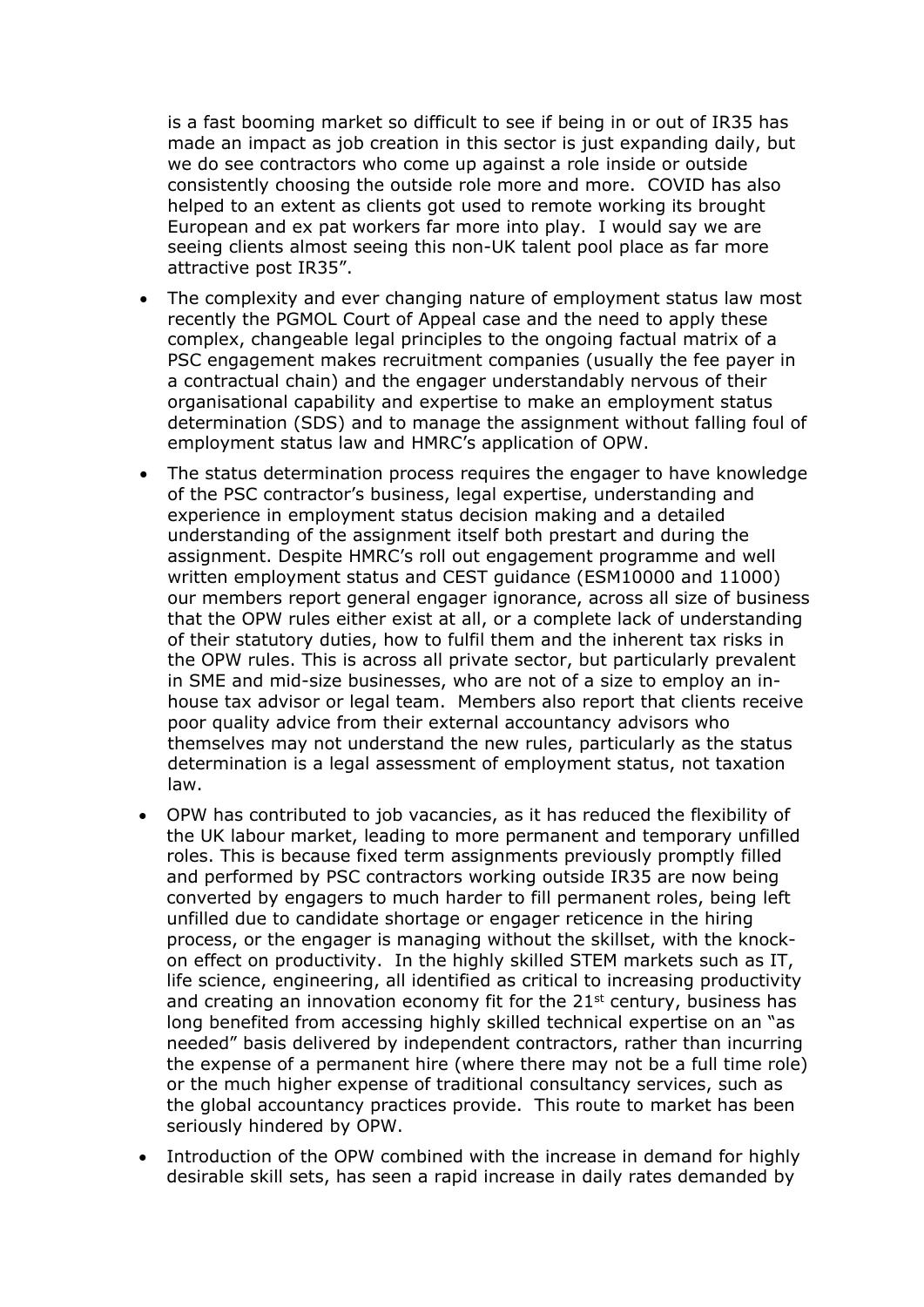contractors (both outside IR35 and PAYE), additionally it has led to a rise in attrition with contractors readily leaving for roles determined as outside IR35. Members across sectors such as IT and haulage and logistics report that the skills remain available however the rate and contract tenure need to be much more attractive to encourage workers to engage. A long established SME recruiter of drivers, based in the Midlands, with multiple clients, reports that contractors are refusing to work PAYE, insisting on outside IR35 contracts, and increasingly large retailers are bowing to the pressure or some recruiters are ignoring the inside IR35 SDS and taking the tax risk as fee payer, leading to a distortion of the marketplace.

## **2. For those engagers (and their advisers) who use the CEST (Check Employment for Tax Status) tool to assess employment status, how effective do you consider it to be? Do you have confidence in its results? If not, what further improvements need to be made to it?**

- The accuracy of any given CEST tool result, is wholly dependent on the engager's level of understanding of employment status law and how to apply that law to the factual matrix of the assignment and the PSC contractor's business – the "whole picture" approach as referred to in case law and by HMRC. This requires the engager (and their advisers) to invest in legal advice on the structure of their PSC engagements, particularly in respect of issues around "control" over the contractor's services and oversight processes.
- Our members report that many of their clients simply are unwilling to carry out an SDS despite their statutory duty or are completely bewildered by the CEST tool and accompanying HMRC guidance. They require a high level of support from their recruitment partners to upskill and educate their key staff, which APSCo seeks to support with client focussed guidance.
- There is a lack of trust in the tool across all sizes of client and all sectors. Further in order to use the tool one needs to read HMRC guidance, which is their view of the law, rather than an independent legal opinion. There are well-respected commercial entities, some of whom are APSCo Trusted Partners offering OPW assessments and/or taxation insurance covering OPW tax risk. These are providing the specialist specific advice lacking in CEST or obtainable from generalist advisors. However, recruitment supply chain history amply shows that where there is a supply chain commercial opportunity, driven by taxation changes, new advisors crop up offering specialist services, some more creditable than others, leading to more supply chain risk.
- The lack of trust in CEST is due to a number of factors:
- Employment statuses' main tenets are personal service, mutuality of obligation and control. The tool ignores mutuality of obligation and the way the tool is structured can "encourage" engagers to over-rely on the right of substitution as the reason for an outside IR35 output. This is a high-risk strategy, unless the right of substitution has been actually exercised, which many engagers are unwittingly adopting.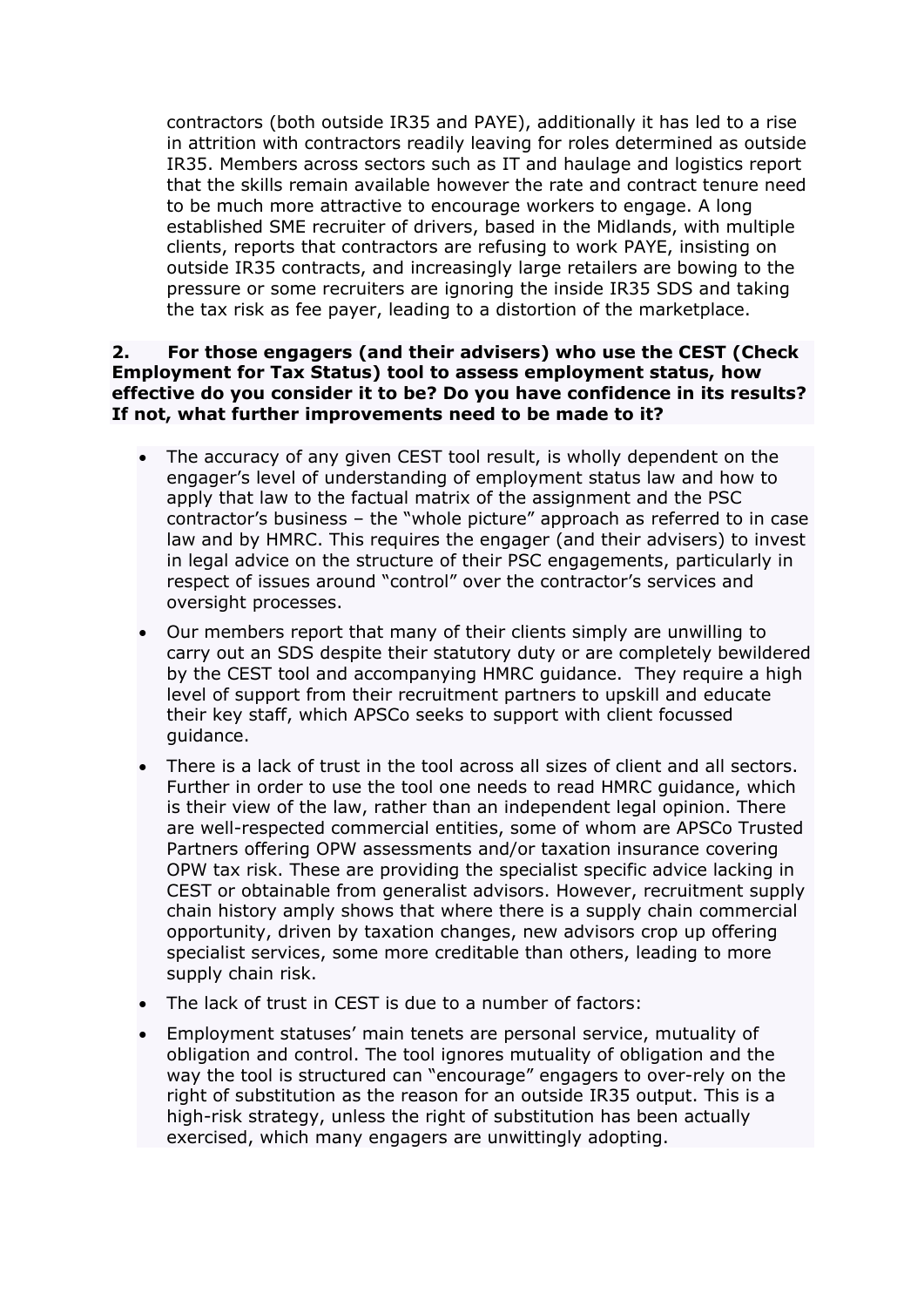- CEST can be effective for clear cut cases, mainly those where there is clear evidence both of lack of control and a business operating on its own account. For a non-expert user, it is appropriate as a general employment status checker, not a tool to assess a complex legal test, with onerous legal and tax consequences.
- In terms of improvements to be made; the fundamental problem is non expert engagers are required to undertake a specialist legal assessment. There will always be limitations to the CEST tool as HMRC are seeking to condense a complex expert assessment of multiple legal factors into a simple to use flexible tool. One member states: "clients don't understand or want to use the CEST tool so we are doing the SDS's with the clients on the phone with Kingsbridge's tool, the client then review that data and approves it as true and correct - I personally find the CEST tool difficult to navigate as someone who understands the market!"

## **3. What changes have engagers had to make to apply the off-payroll rules to contractors, in terms of systems, personnel and training? By reference to your own experience, to what extent (if any) do you consider that compliance costs have increased because of the changes?**

- Our members report that larger engagers had to incur significant initial compliance costs to review and understand their use of PSC contractors, to set up a process to manage the SDS process and to restructure how they use contractors' services. This required systems changes, new software, new contracts with providers such as IR35 assessors and taxation insurance, legal and compliance training of their personnel both subject matter experts and managers of the flexible workforce. Smaller organisations are incurring these costs on a more piecemeal " needs must" basis as they recognise their need for flexible support, particularly given the challenges in hiring. Our view is that HMRC have grossly underestimated the cost of compliance business incurred and is continuing to incur.
- Due to supply pressures and contractor pressure costs have increased for clients.

#### **4.How well has HMRC supported engagers, contractors, and their advisers with the implementation of the new rules and is any further or different type of assistance needed?**

- HMRC did make significant effort in the months running up to go live of OPW to publish guidance and hold events targeted at engager, recruiters, and contractors. HMRC are still holding webinars although, members report that engagers and contractors may not be accessing HMRC events.
- HMRC have started compliance investigations, targeting the largest engagers in the financial and oil and gas sectors, perhaps earlier than expected. Despite their reassurances that they are keen to help business to comply this has created nervousness in the market across both engagers and recruiters. Recruiters expect to be contacted as the "fee payer" in the chain once these investigations commence in earnest as the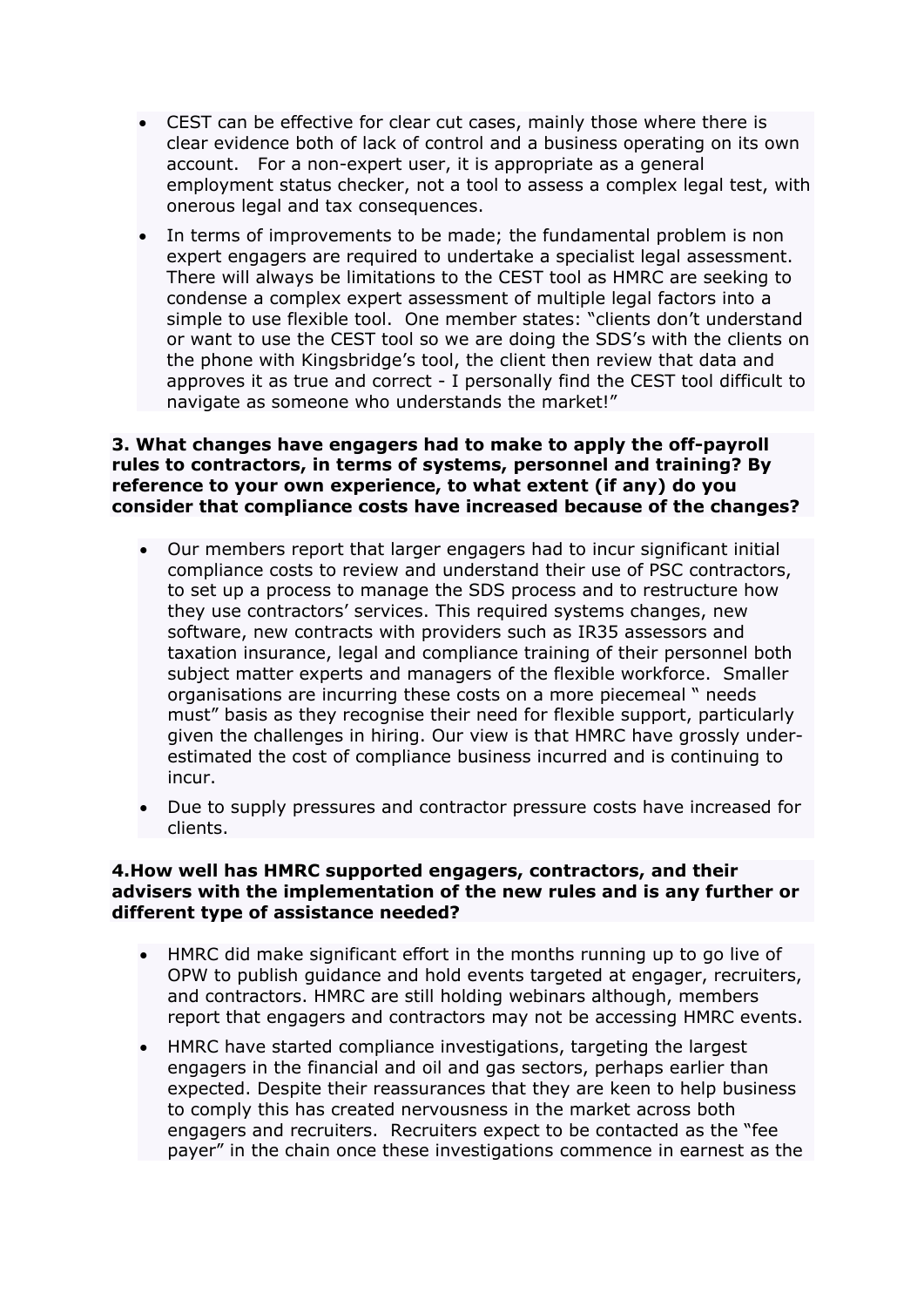party with primary liability for the unpaid taxation and NICs if HMRC reassess status of an assignment.

- The legislation requires the deemed employer/ fee payer (usually the recruiter) to pay the full tax and NICs due on the assignment income plus penalties and interest on a reassessment with no set off. This is even though taxes such as income, corporation and dividend and NICs may have already been paid on the assignment income by the PSC and/or the contractor. This results in double taxation, but the legislation does not apply recognised principles used in other similar situations, known as Demibourne. This is unfair and we consider in breach of HMRC's code to tax fairly.
- Members call for additional support from HMRC for the engagers to understand what constitutes the appropriate care and attention when making a determination. It is partly through this lack of clarity engagers revert to an extremely risk averse approach, increasing costs and potentially missing out on the very best talent.
- From the perspective of the "Fee-Payer" being the recipient of a determination from the client still comes with an element of ambiguity around what the actual working practices are. It isn't within the gift of the fee-payer to control the actual working practice, resulting in the inheritance of a tax risk that is difficult to fully control
- Ongoing updates from HMRC to help clarify their position on several key points help. Attendance at a few of the HMRC events highlighted an ongoing level of ambiguity around the interpretation of their own questions, leaving fee payers and engagers with the responsibility of interpreting the very same questions without clear guidance.

## **5. To what extent has the introduction of the new rules generated disputes between engagers and contractors concerning the status of contractors** *vis à vis* **the rules and how successfully or otherwise have these been resolved?**

- At the inception of the OPW challenges to the engager determinations were more frequent than they are now. It was evident that organisations had not implemented a robust approach to managing determinations in the appropriate way. PSC workers often articulated a different level of "actual" working practice than had been determined by the engager.
- More recently challenges to the original status are now few and far between, with contractors believing that the engagers are unlikely to move away from their original determinations, preferring to err on the side of caution, perhaps due to their lack of confidence in interpreting the questions posed by CEST or other tools provided in the market.
- More issues are arising from previous PSC contractors being required to work via an agency worker payroll or employed by an umbrella company (with the appropriate worker and employment rights), namely payroll solutions, rather than outside or inside IR35. Financial Services organisations prior to the introduction of the new rules chose to change their operating models and policies and excluded PSCs from being engaged anywhere in the supply chain. Many PSC contractors were forced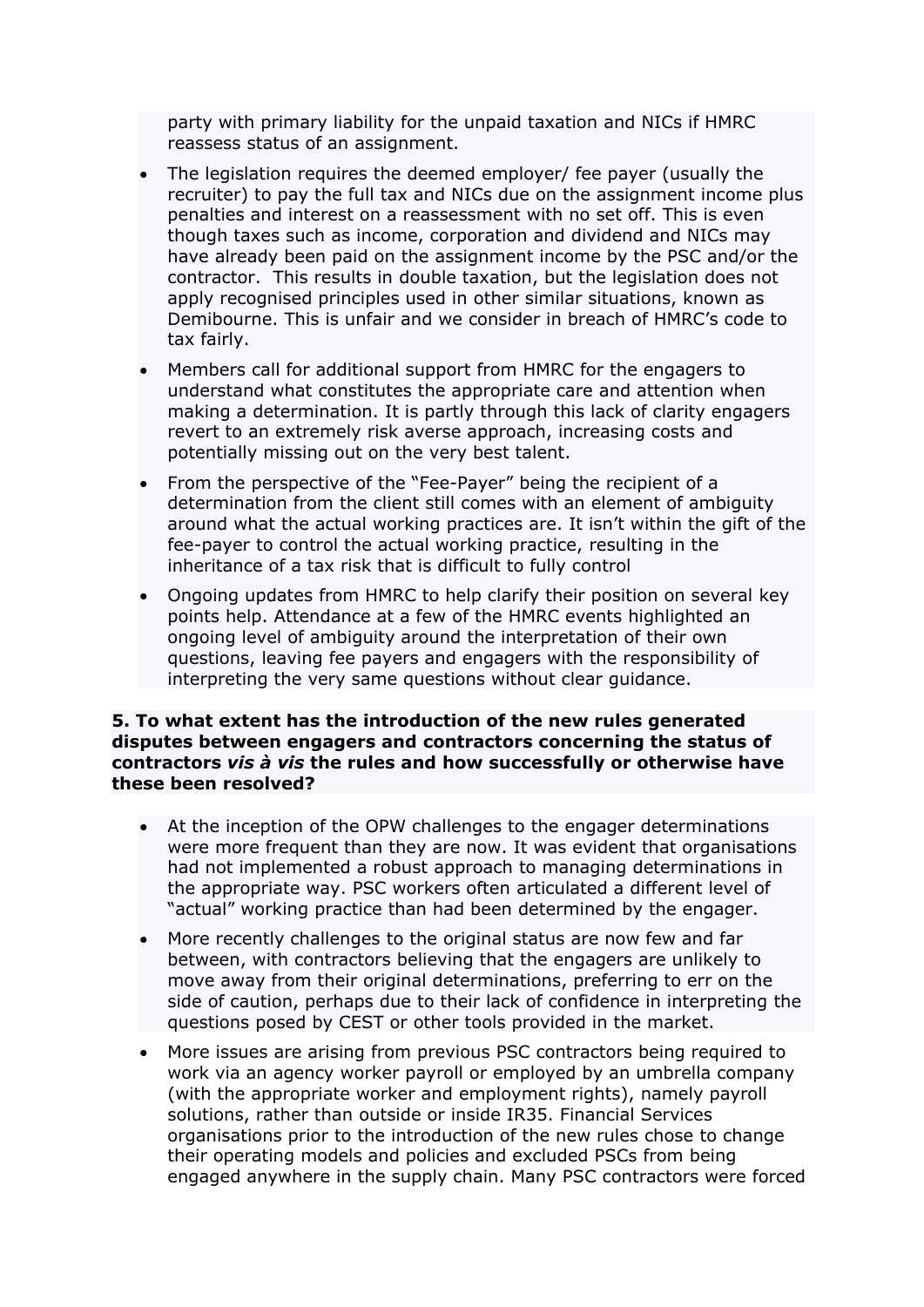down the Umbrella company route and the clients chose to enter into new contracts and re-negotiate rates which effectively resulted in a reduction to the contractor's rate.

## **6.What behavioural effects have resulted from the introduction of the new rules in the private sector in terms of the arrangements adopted in hiring contractors?**

- Engagers are undertaking a SDS assessment and deciding the status of the role before a recruiter undertakes a candidate search, meaning for many that are inside IR35 the candidate understands the role will be via a payroll at point of application.
- Engagers are reticent to engage contractors.
- Umbrella companies are dominating the engagement and supply of contractors via recruitment companies. APSCo have Trusted Partner members who are umbrella companies and members must maintain a compliance assessment via either Professional Passport or the FCSA codes. It is a self-regulated industry, yet to be brought within the remit of BEIS and APSCo have long called for a statutory code of practice to replace the industry managed codes. There is no barrier to entry, resulting previously in unaccredited companies purporting to offer employment services, but setting up tax avoidance structures, leading to the Loan Charge issues. HMRC is seeking to address this risk by increasing transparency of such companies under investigation in the draft Finance Bill proposals referred to below.
- Engagers, recruitment businesses and contractors are adapting to OPW and in particular "outside IR35" assignments, by increased use of deliverables and statement of work services, to support a PSC business providing services on its own account. Such service provision helps to sustain a flexible, productive, innovative labour market, but is only a positive step if the delivery of the services and engager's behaviour is consistent with the written contract and the intention of the parties.
- Many clients, unwilling to bear the unknown risk of OPW and the potential longtail liability in their accounts, are turning to much more costly, less flexible "outsourced" consultancy solutions and there is evidence of this trend in the public sector.
- There is a risk that engagers and recruitment businesses are entering into inappropriate "outsourced service" contracts, believing them to be outside scope of OPW, but creating a longtail OPW tax risk primarily for the engager who will be the deemed employer in any HMRC assessment for failing to take reasonable care in applying the rules.

**7.The Government is proposing a new employment body with powers to enforce employment rights, including for those engaged by agencies and umbrella companies. How effective do you think such a body will be in ensuring workers, particularly the lower paid, are treated fairly?**

 Currently governance over employment rights, compliance and taxation obligations is owned by multiple departments including BEIS, HMRC and